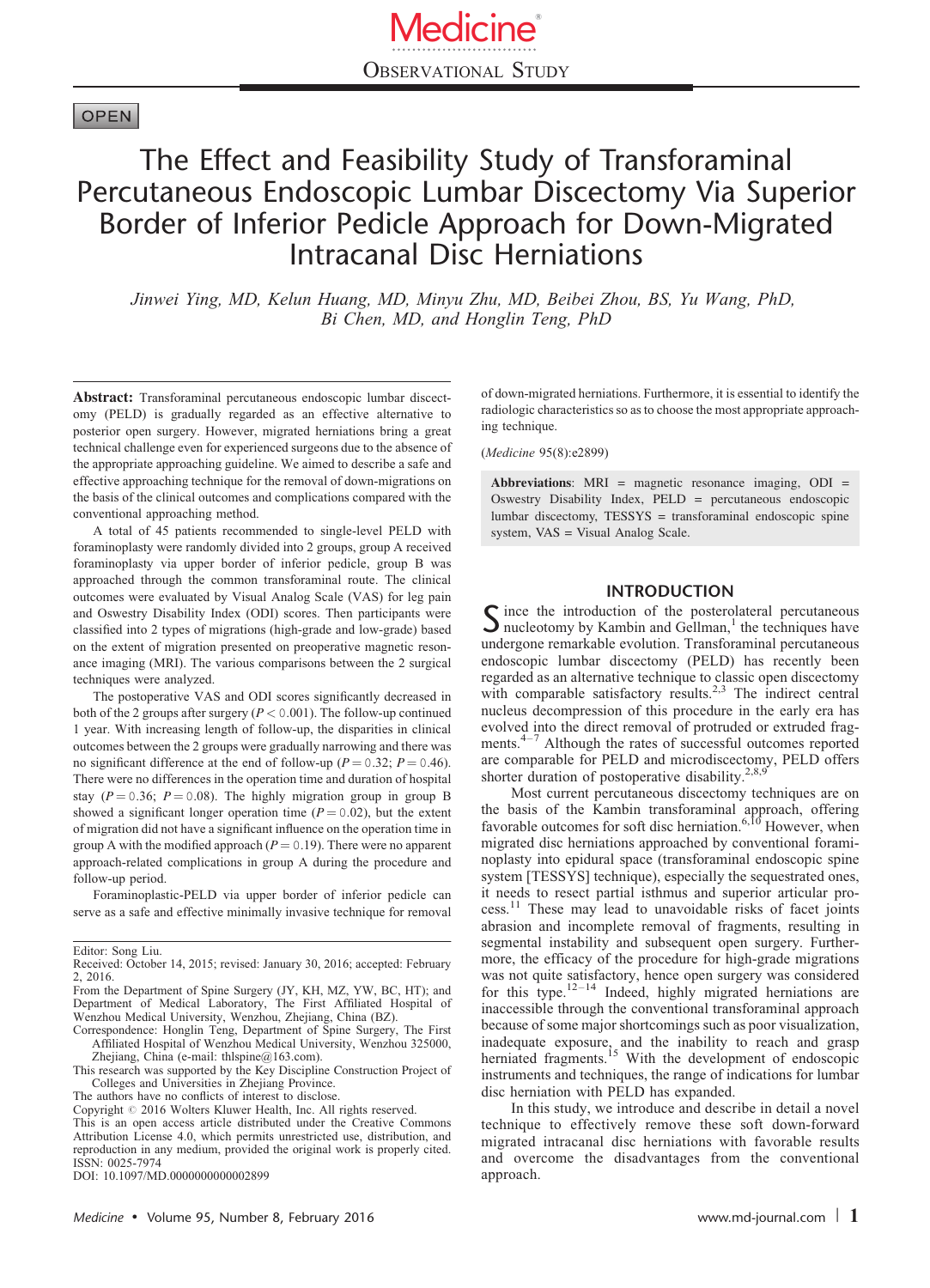# MATERIALS AND METHODS

# Patient Population and Grouping

From February 2014 to August 2014, 45 consecutive patients in our department were enrolled into our study, who would be treated with posterolateral PELD by an experienced surgeon (Dr Teng). The inclusion criteria were as follows: severe or unbearable unilateral radiating leg pain rather than associated back pain; positive nerve root tension sign like straight leg raising test; and single-level soft down-migrated herniation and corresponding nerve root compression were verified by preoperative magnetic resonance imaging (MRI) and CT. Exclusion criteria were: nonmigrated and up-migrated herniations; segmental instability; bony abnormality, central stenosis, or lateral recess stenosis; disc calcification; and high iliac crest when L5/S1 herniation. Then we allocated these participants into 2 groups by sortition randomization method. As a result, 22 patients were enrolled in group A with the modified approach via upper border of inferior pedicle, 23 patients were enrolled in group B through conventional transforaminal route. All patients blinded to the next procedures. This study was approved by the Institutional Ethical Committee and all of the patients signed informed consent forms for any surgery procedure.

# Clinical Evaluation and Radiologic Examination

The total physical examinations and clinical scores were performed by another orthopedist who did not participate in surgery procedures. The intensity of leg pain was assessed by Visual Analog Scale (VAS) score, clinical function was evaluated on the basis of Oswestry Disability Index (ODI) score. The assessments of VAS and ODI scores were repeated in the preoperative and the postoperative immediate period and also during the entire follow-up process. The time-points of followup were scheduled at the end of 1 month, 3 months, 6 months, and 1 year after surgery. Preoperative and postoperative MRI examinations were obtained in all patients routinely to ensure the herniated style and adequate removal.

# Radiologic Classification

According to preoperative sagittal MRI, down-migrated herniation was lied away from the extrusion site below the endplate level of the inferior body.[16](#page-6-0) The herniation was called as high-grade migration if the extent of migration exceeded the height of the posterior marginal disc space on the T2-weighted sagittal MRI. On the other hand, it was defined as low-grade migration, whose extent was smaller than the disc space height (Figure 1).<sup>13-16</sup>

# Surgical Technique

Two surgical techniques were performed randomly divided into 2 groups, A and B. The former adopted the transforaminal approach via superior margin of inferior pedicle called as the modified approach, the latter was performed through the classic Kambin transforaminal approach defined as conventional approach. All procedures were performed in lateral decubitus position on a radiolucent table using C-arm fluoroscopy under local anesthesia. Patients could communicated with the surgeon during the entire procedure, which enabled the surgeon to avoid damaging to the neural tissues.

The distance from the skin entry point to midline was determined by preoperative MRI or CT as well as the size of the patient and the dimension of the intervertebral foramen. The



FIGURE 1. Schematic representation of the extent of the downward migrated herniation in relation to posterior height of disc space.

skin entry point approximately located 8 to 12 cm from the midline. After the induction of local infiltration anesthesia, an 18-gauge needle was inserted by posterolateral approach under fluoroscopic guidance.

### The Conventional Transforaminal Approach

The needle tip always aimed at the isthmus of the upper lamina for L4/5, and at the facet joints for L5/S1 and advanced through Kambin triangle between the exiting and traversing nerves (TESSYS technique). When approaching the top of the superior articular process of the inferior vertebra on the anteroposterior view of fluoroscopy, the needle tip should reach the anterior inferior margin of the superior facet on the lateral view. Advancing to the center of spinous processes on the anteroposterior view, the needle tip should close to the posterior vertebral bodyline across the ventral side of the superior facet on the lateral view.

# The Modified Transforaminal Approach

The targeted point was defined as the intersection of one line drawn along the superior margin of the inferior pedicle and the other line drawn along the ventrolateral margin of the superior facet on the lateral view. The skin entry was positioned slightly above the level of the targeted disc with the need tip inclined downward to make an angle of approximately  $30^{\circ}$  with the endplate [\(Figure 2](#page-2-0)). When the needle tip positioned at the midline on the anteroposterior view, it should touch the posterior margin of disc and pass through the superior margin of the inferior pedicle.

The needle was then replaced by a 0.8-mm guide wire with a small stab incision. Sequential reamers were introduced through the guide wire to enlarge the foramen by removal of the partial superior facet when using the conventional approach. In the cases of the modified approach, a partial pediculectomy, the superior and medial border of inferior pedicle, was also needed to widen the foraminal window in order to gain access to the fragment. A bevel-ended, 7.5 mm working cannula was then passed over the obturator with rotation motion. Rotating the cannula and endoscope could offer an all-around visualization. Generally, additional foraminoplastic procedures were necessary in some cases with high-grade migrations. Foraminal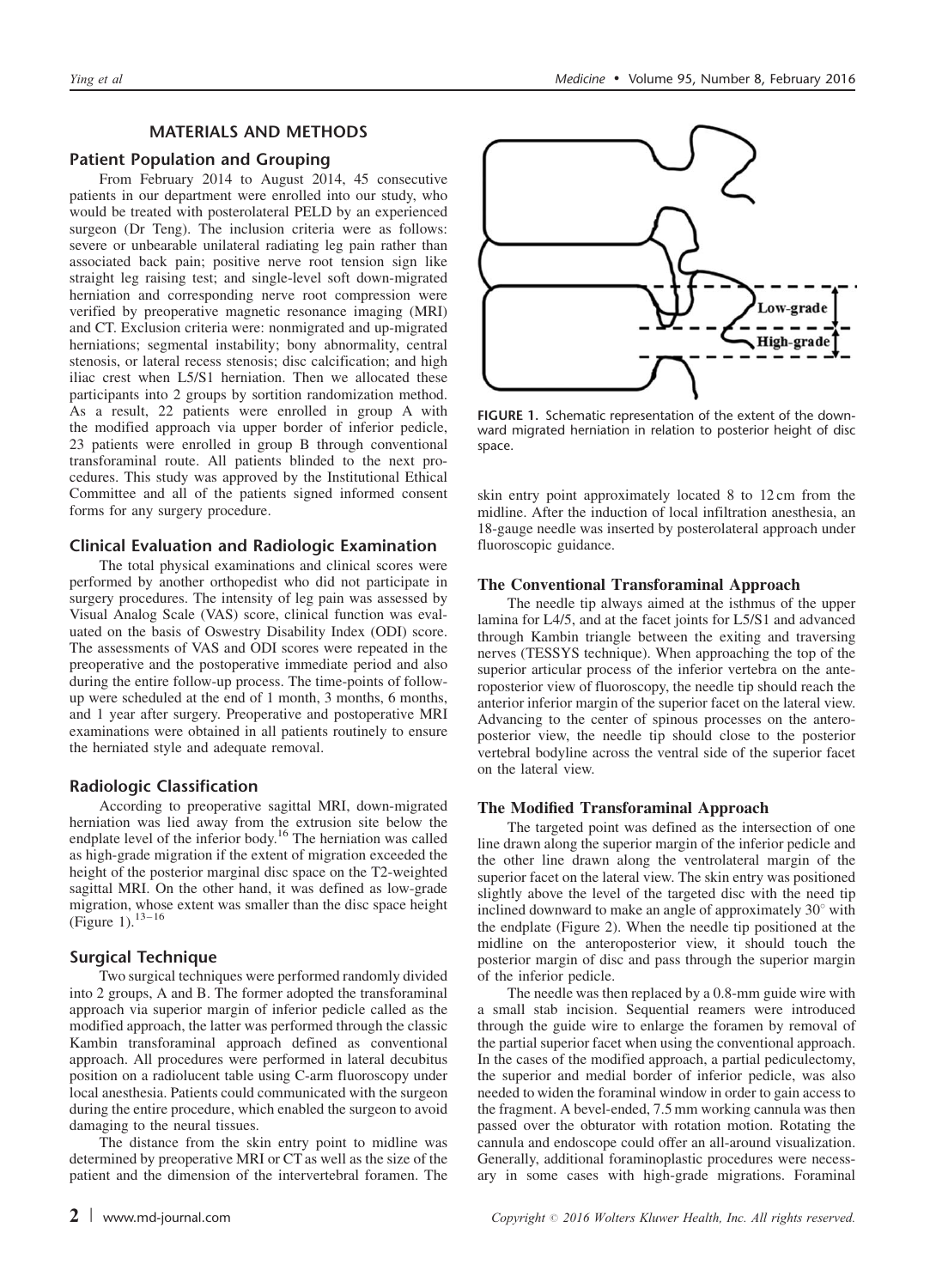<span id="page-2-0"></span>

FIGURE 2. Intraoperative fluoroscopic images showing the modified technique (superior border of inferior pedicle approach), the downward inclination of the needle trajectory with the needle passing through the superior border of inferior pedicle on the lateral radiograph and the needle tip lying at the medial pedicular line on the anteroposterior radiograph (The upper pictures showing the approaching at L4/5 disc level, and the bottom pictures showing that at L5/S1 disc level).

ligaments and the bony part of superior facet were removed by laser and the bone cutter under endoscopic view. All these procedures were completed into the epidural space without positioning inside of the disc space.

We also recorded the duration of operation time of all the procedures and postoperative hospital stay in detail.

#### Statistical Analysis

The data were statistically analyzed by SPSS 17.0 software. Statistical analysis was performed using independent samples *t*-test and Chi-square test to compare groups for preoperative information. The differences of VAS and ODI between the preoperative and postoperative any time-point in each group were conducted using paired samples t-test. The statistical differences in clinical outcome and operation time and hospital stay between the 2 groups were analyzed by independent sample t-test. The distinction in the operation time between the high-grade and low-grade migrations was also analyzed by independent sample t-test. Statistical significant difference was established at  $P < 0.05$  in every analysis.

# **RESULTS**

#### Demographic Data

The baseline demographic and clinical characteristics for each group are summarized in [Table 1.](#page-3-0) There were no statistically significant differences in age, sex, location of herniation, duration of symptoms, the extent of migration, and history of lumbar surgery and trauma ( $P > 0.05$ ).

#### Preoperative and Postoperative Clinical Assessments

There were no significant differences in the preoperative VAS and ODI scores between the 2 groups ( $P = 0.45$ ;  $P = 0.40$ ). Two patients in group B, because of incomplete decompression and second open surgery, were ruled out followup. The remaining 43 patients completed the entire follow-up. The mean preoperative VAS was  $5.95 \pm 1.33$  and  $6.30 \pm 1.72$ , which decreased significantly to  $1.05 \pm 0.90$  and  $1.30 \pm 0.82$  at the final follow-up, respectively  $(P < 0.001)$ . And also, the mean ODI score reduced from preoperative  $55.44 \pm 14.73$ and  $59.51 \pm 16.96$  to postoperative  $12.42 \pm 6.98$  and  $13.91 \pm 6.27$  ( $P < 0.001$ ).

As can be seen in [Figure 3](#page-3-0), the postoperative 1-month VAS score in group A was significantly lower than group B  $(P = 0.02)$ . There was, however, no statistically significant difference between the 2 groups in the clinical outcomes at the final follow-up ( $P > 0.05$ ). It was a greater early improvement of VAS in group A, but it tended to equivalence between the 2 groups. On the other hand, the tendency of ODI scores demonstrated 2 significantly indifferent curves for the 2 groups as follow-up time went on  $(P > 0.05)$ .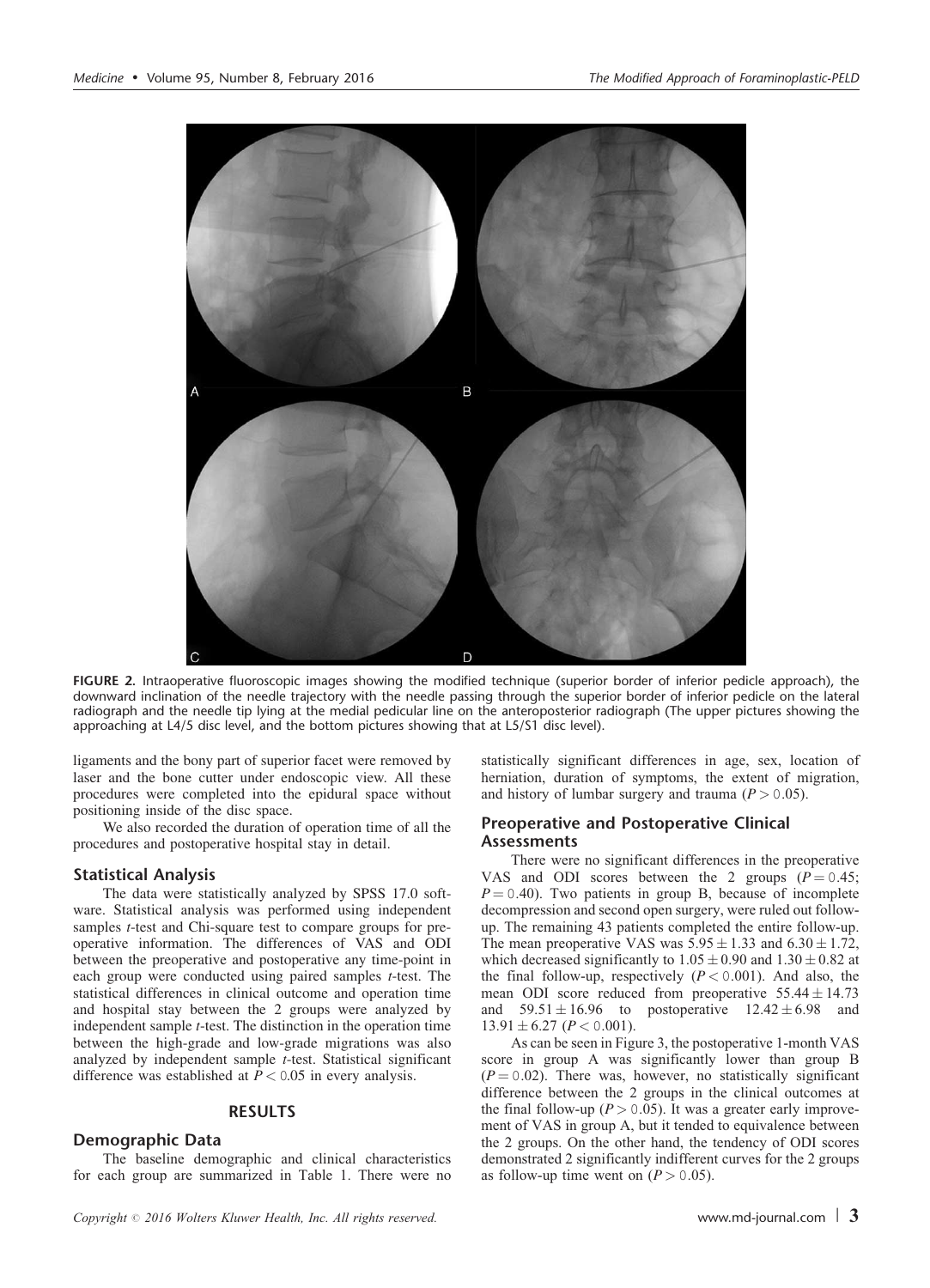| <b>Variables</b>            | Group A         | <b>Group B</b>  | P    |  |
|-----------------------------|-----------------|-----------------|------|--|
| Patients (n)                | 22              | 23              |      |  |
| Mean age, year              | $39.4 \pm 11.0$ | $44.9 \pm 13.1$ | 0.13 |  |
| Sex ratio (male/female)     | 12/10           | 14/9            | 0.46 |  |
| Location of herniations (n) |                 |                 | 0.86 |  |
| L3/L4                       | 1 $(4.5\%)$     | 2 $(8.7\%)$     |      |  |
| IA/L5                       | 13 $(59.1\%)$   | $12(52.2\%)$    |      |  |
| L5/S1                       | $8(36.4\%)$     | $9(39.1\%)$     |      |  |
| Mean duration of            | $4.5 + 3.3$     | $4.1 + 4.0$     | 0.70 |  |
| symptoms, month             |                 |                 |      |  |
| The extent of migration     |                 |                 | 0.65 |  |
| High-grade                  | 12 $(54.5\%)$   | 11 $(47.8\%)$   |      |  |
| Low-grade                   | 10 $(45.5\%)$   | $12(52.2\%)$    |      |  |
| History of surgery          |                 |                 | 0.99 |  |
| and trauma (n)              |                 |                 |      |  |

<span id="page-3-0"></span>TABLE 1. The Demographic and Clinical Characteristics in Each Group

# Assessments of Hospital Stay and Operation Time

The hospital stay and operation time in each group are demonstrated in [Table 2](#page-4-0). The duration of hospital stay after surgery was  $3.45 \pm 1.63$  days for group A and  $4.57 \pm 2.46$  days for group B, and so there was no difference between the 2 groups ( $P = 0.08$ ). There was no significant difference between group A and group B in the mean operation time  $(59.64 \pm 11.69$ vs  $64.00 \pm 18.87$  minutes,  $P = 0.36$ ). The overall high-grade



FIGURE 3. Comparisons of the improvement curves of VAS and ODI scores between the two groups after surgery. The postoperative change tendencies of VAS and ODI scores in the 2 groups are demonstrated in A and B, respectively, pre: preoperation; pos: postoperation; m: month.  $ODI = O$ swestry Disability Index, VAS = Visual Analog Scale.

migration group showed a longer operation time, and this difference had significance  $(67.91 \pm 17.56 \text{ vs } 55.54 \pm 17.56)$ 10.73 minutes,  $P = 0.01$ ). And the operation time was significantly longer in those with high-grade migrations in group B  $(P = 0.02)$ , whereas the extent of migration did not have a significant effect on the operation time in group A ( $P = 0.19$ ).

#### Operative Failure and Complications

There were 2 patients in group B and no patient in group A complained of leg pain as before due to incomplete decompression proved by postoperative MRI findings. The herniation style of the 2 patients was classified as high-grade migration. Both of them underwent a subsequent open discectomy. There was no aggravating leg pain in group A because of irritation of neural structures during the puncture procedure. Reversely, there were 5 cases in group B had unpleasant feedback occasionally. As a result, postoperative transient dysesthesia was presented in 3 of the 5 patients, but which was never accompanied at the end of follow-up. The occurrence of postoperative transient dysesthesia was high in group B, especially high-grade migrations (2/3). The evidence of the damage of articular surface in one case from group B could be showed on the postoperative MRI clearly [\(Figure 4\)](#page-4-0). There were no cases of recurrence, infection, segmental instability, dural tear, or neurologic injury in both groups.

#### **DISCUSSION**

The transforaminal approach characterized by working intradiscal space through the safe triangular working zone, also known as the ''inside-out'' Yeung endoscopic spine system technique, is an effective PELD technique for the treatment of protruded and nonmigrated herniations. However, some authors have reported not only a high failure incidence was produced by this technique with indirect decompression because of the incomplete removal of intracanal migrated fragments,<sup>13</sup> but incomplete removal of intracanal migrated fragments,<sup>1</sup> also the unavoidable nonpathological disc tissue damage might cause unnecessary ''postdiscectomy syndrome.''[17–19](#page-6-0) With the development of instruments and techniques, the concept of PELD has changed from intradiscal indirect decompression to epidural targeted fragmentectomy.<sup>[15,20](#page-6-0)</sup>

Several studies reported that removal of the migrations in epidural space with ''outside-in'' TESSYS technique could be an appropriate approach for treating with intracanal migrated herniations after resection of partial facet joint, however, resulting in a potential risk of neural injury and articular surface damage from reaming.<sup>[14,21](#page-6-0)</sup> Postoperative dysesthesia is the most common complication, which is caused by approach-related irritation of exiting nerve root.<sup>[22](#page-6-0)</sup> In addition, incomplete decompression is easy to occur in cases of migrated disc herniation or large central disc herniation.<sup>[13,14](#page-6-0)</sup>

Indeed, disc migration is a very frequent event, and downward migrated fragments are more common than upward ones. $23,24$  This type of herniation is considered by most surgeons to be inaccessible by the conventional foraminal approach due to the inability to grasp fragments, hence open surgery is recommended.<sup>[12–14](#page-6-0)</sup> When these fragments approached by posterior open discectomy, especially the sequestrated ones, it is inevitable to retract paravertebral muscle, cut lamina and facet joint extensively, which may destabilize the motion segment to aggravate chronic back pain.<sup>2</sup>

In contrast, PELD definitely is advantageous in protecting the normal paraspinal structures, minimizing the potential risks of epidural scarring and segmental instability and selective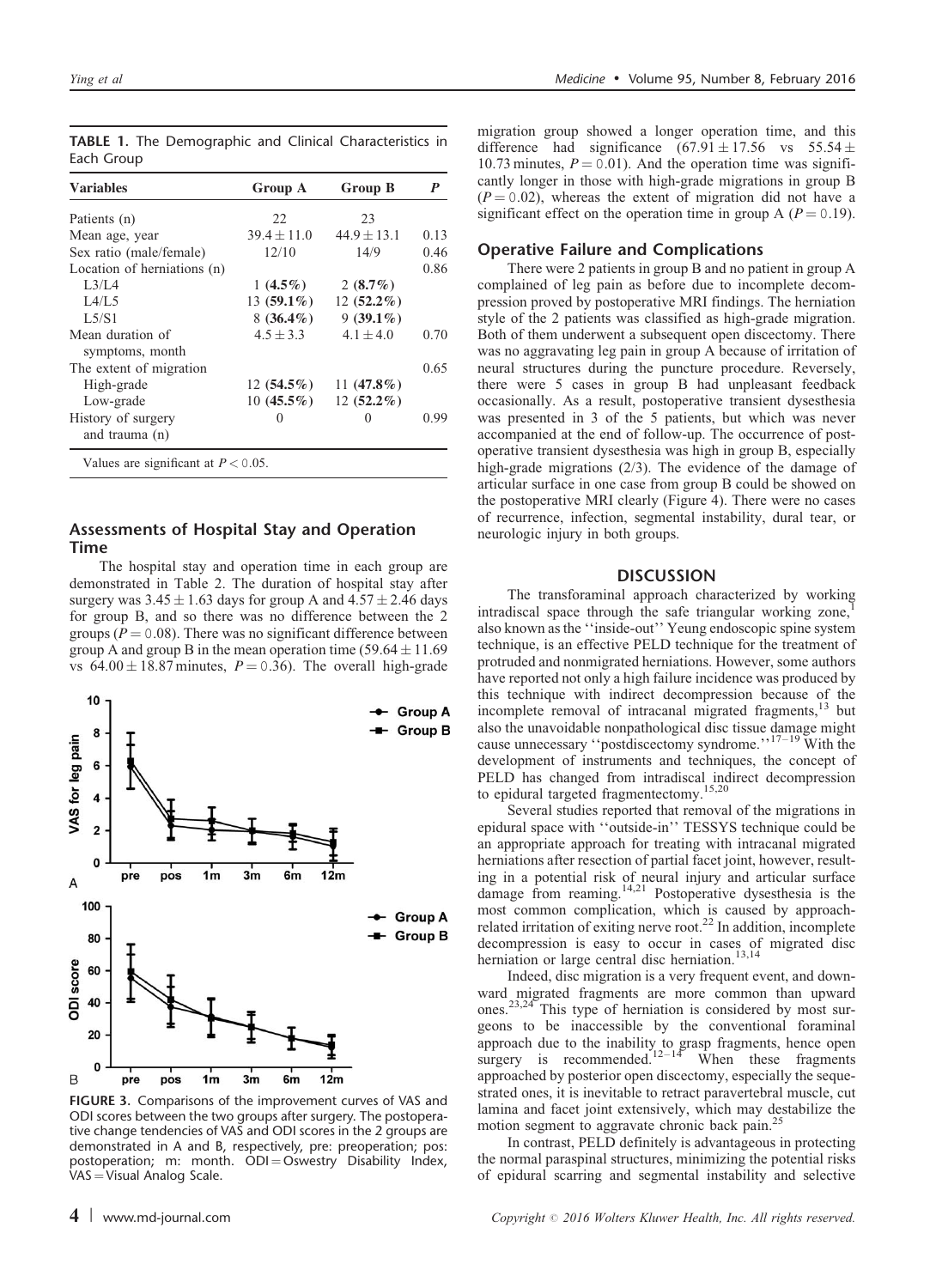|                         |         | <b>High-Grade</b> | <b>Low-Grade</b>  | P        | <b>Total</b>      |      |
|-------------------------|---------|-------------------|-------------------|----------|-------------------|------|
| Operation time, minutes | Group A | $62.67 \pm 12.39$ | $56.00 \pm 10.22$ | 0.19     | $59.64 + 11.69$   |      |
|                         | Group B | $73.64 \pm 20.00$ | $55.17 \pm 11.57$ | $0.02^*$ | $64.00 \pm 18.87$ | 0.36 |
|                         | Overall | $67.91 + 17.56$   | $55.54 + 10.73$   | $0.01*$  | $61.87 + 15.75$   |      |
| Hospital stay, days     | Group A | $3.25 \pm 1.66$   | $3.70 \pm 1.64$   | 0.53     | $3.45 \pm 1.63$   |      |
|                         | Group B | $4.82 \pm 1.66$   | $4.33 \pm 3.08$   | 0.65     | $4.57 \pm 2.46$   | 0.08 |
|                         | Overall | $4.00 + 1.81$     | $4.05 \pm 2.50$   | 0.94     | $4.02 \pm 2.15$   |      |

<span id="page-4-0"></span>

|  | TABLE 2. Operation Time and Hospital Stay in Each Group |  |  |  |  |  |
|--|---------------------------------------------------------|--|--|--|--|--|
|--|---------------------------------------------------------|--|--|--|--|--|

removal of epidurally extruded disc fragments as well.<sup>[2,3,14,15,26](#page-6-0)</sup> As reported elsewhere, an optimal trajectory, which means the direction should always aim at the target as close as possible, is the utmost important essential to herniated fragments.<sup>2,6,16</sup> To achieve access to the epidural migrated fragments, a widening of the foraminal working window is necessary. Ironically, the complications of irritation of neural structures and incomplete removal may be closely related to the approaching procedure in the foraminal area and the inadequate recognition about the radiologic classification of herniations.<sup>[6,13,14,27](#page-6-0)</sup> Schubert and Hoogland<sup>28</sup> reported that enlarging the intervertebral foramen near the facet joint to approach migrated discs using special reamers with a high success rate. But the tip of the articular process can be so easily removed by this approach that surface damage increases the risk of the segmental instability.

Regardless of the approaching angle and distance, the exiting nerve root must be protected during the entire procedure. According to the anatomic relationship between exiting nerve root and foramen, a more caudal approach along the superior border of the inferior pedicle is a safe and effective technique to grasp the tail of the fragment and avoid the exiting nerve root successfully. There is a necessary for foraminoplasty to access high-grade migrations. The reasons are as follows: the most frequency of down-migrations presented at lower levels; the gradually decreased intervertebral foraminal diameters from cranial to caudal, especially when degenerative changes resulted from hypertrophy and thickened ligamentum flavum and overriding of facets. Consequently, Choi et  $al<sup>15</sup>$  proposed a foraminoplasty technique to effectively address the soft highly migrated herniations, defined as ''enlarging the foramen to reach the ventral epidural space by undercutting the partial ventrolateral area of the superior articular process and superior margin of inferior pedicle (no involvement in articular surface) and ablation of the foraminal ligaments, using various sizes of reamers and radio-frequency.'' However, the focus of this approach is only to illustrate a high rate of favorable outcomes resulted from the modified foraminoplasty technique. And they did not put emphasis to compare the clinical outcomes and complications with previous conventional technique.

In our study, the authors compared clinical outcomes as well as some complications in down-migrated discs treated with the modified approach and the conventional approach. Although the improvement of VAS score with the modified approach was greater in the early follow-up period, they gradually tended to equalize during the follow-up. It is revealed of a possibility of a gradual self-repair process of the neurologic function or the partial patients in group B accepted the second open revision surgery and achieved good curative effect subsequently. Furthermore, the patients with modified approach not only rarely felt aggravating radicular pain due to the neural stimulation by instruments during the approaching procedure, but also barely suffered from the postoperative dysesthesia. These results may indicate that removal of the migrated fragments is operated more thoroughly with few irritation of exiting



FIGURE 4. A representative patient with L4/5 left disc herniation who underwent PELD by the conventional foraminoplasty. In picture A, it demonstrates that the extruded nucleus pulposus defects the left L5 nerve root in the epidural space before surgery (white arrow). The postoperative axial MRI findings enable to detect not only the complete removal of disc fragments, but also the damage of articular facet in picture B (white arrow). MRI = magnetic resonance imaging, PELD = percutaneous endoscopic lumbar discectomy.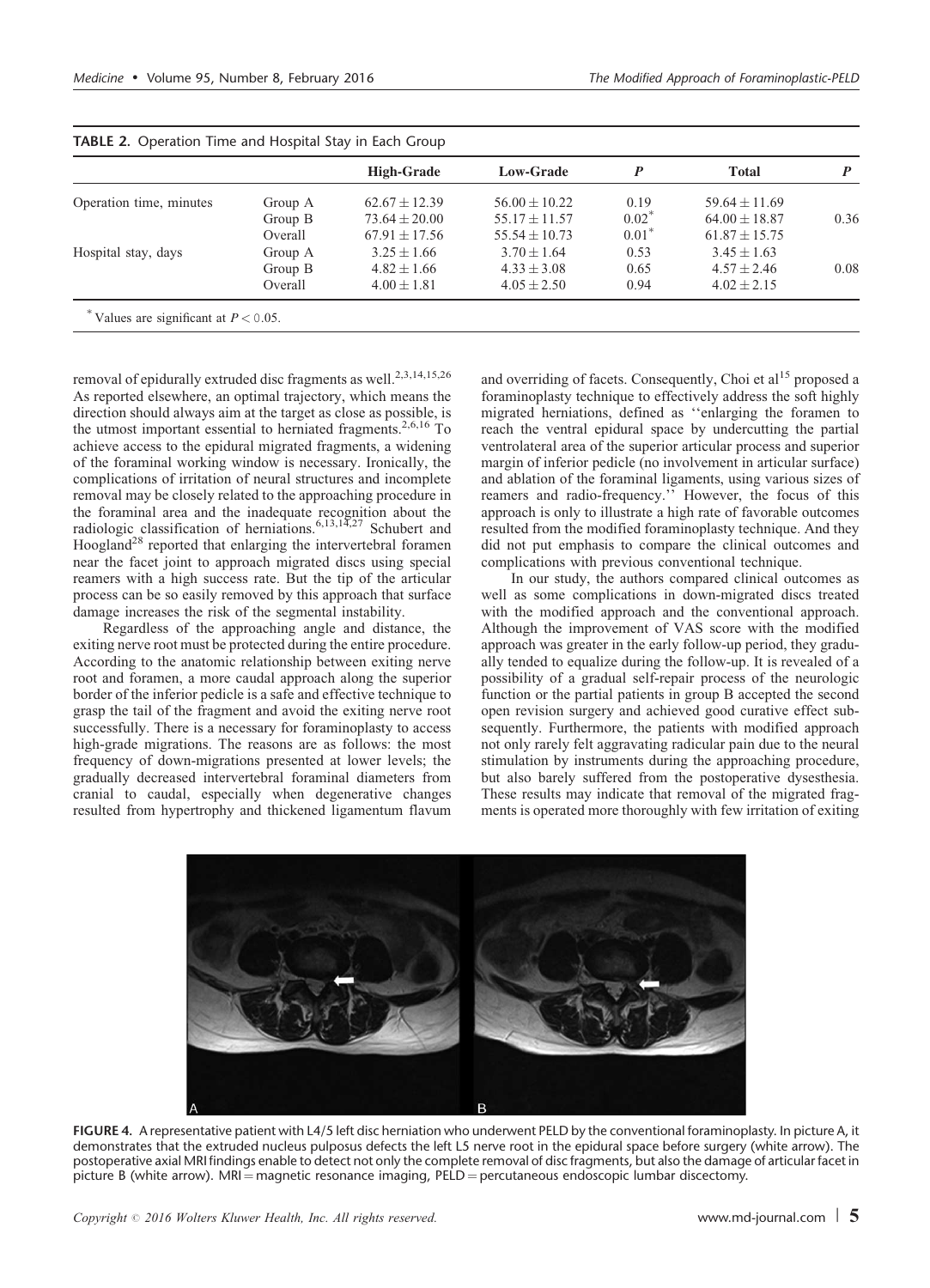<span id="page-5-0"></span>

FIGURE 5. Comparison of magnetic resonance images before (A) and after (B) operation. (A) Preoperative sagittal and axial images showing a highly down-migrated herniation. (B) Postoperative sagittal and axial images of the same patient showing complete removal of the migrated fragments at the 1 month after surgery.

nerve root using the upper margin of inferior pedicle approach (Figure 5). There was no approach-related complication with the new technique even during the entire follow-up period. Therefore, we believe that the PELD with foraminoplasty through the superior border of the inferior pedicle will be a better technique for down-migrated intracanal disc herniations.

There was no significant difference in the operation time between the high-grade and low-grade migrations in group A, which indicates that most of the fragments could be accessible smoothly with the modified approach, regardless of the extent of migration. On the other hand, the significantly longer operation time in group B was observed in the high-grade migration group which demonstrates that surgeons could not remove the fragments easily with conventional approach due to the restriction of the endoscopic view and the unaccessible boundary of the mechanical instruments in that case. In addition, hospital staying between the 2 groups was similar.

There are some limitations in our study. First, we should have required a larger study to improve our statistical correctness. Second, the learning curve of this technique is so steep that there is a need to improve the surgeons' actual operating level. Besides, there were such a few individuals in group B had intraoperative and postoperative complications and accepted open revision surgery because of operative failures known to affect the clinical assessments that it is possible to product some inevitable errors.

Percutaneous endoscopic foraminoplasty via superior border of the inferior pedicle is a safe and effective procedure for down-migrated fragments. There are no significant differences in the eventual surgical effect and operation time compared with the conventional approach. However, it has advantages in the treatment of high-grade migrations and avoiding invading articular surface as much as possible to maintain stable in future and reducing the probability of dysesthesia because of irritation to exiting nerve root.

#### ACKNOWLEDGEMENTS

All authors thank the staff for the data preparation and processing.

#### **REFERENCES**

1. Kambin P, Gellman H. Percutaneous lateral discectomy of the lumbar spine a preliminary report. Clin Orthop Relat Res. 1983;174:127–132.